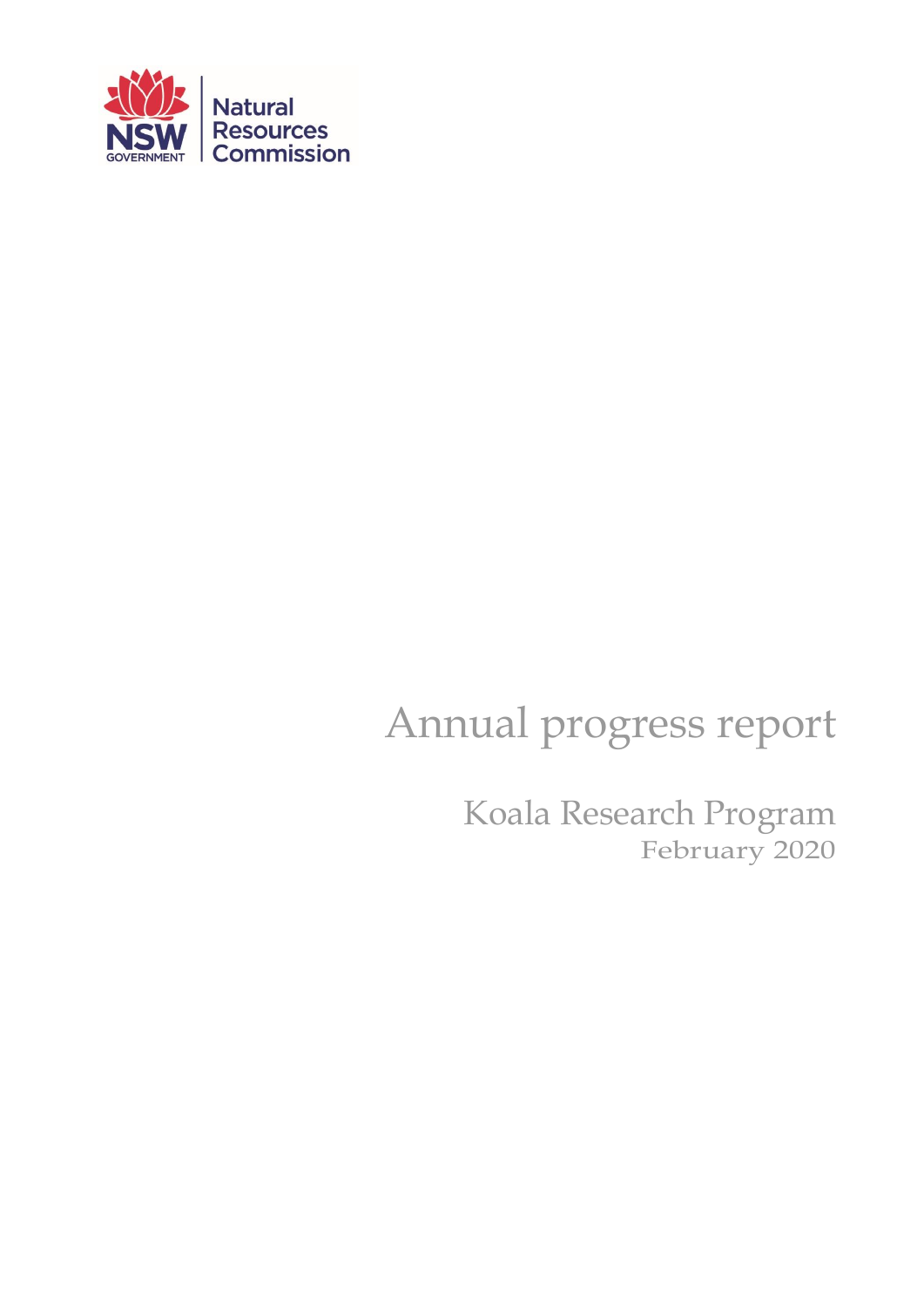# **Enquiries**

| Phone          | $(02)$ 9228 4844              |
|----------------|-------------------------------|
| Fax            | $(02)$ 9228 4970              |
| E-Mail         | nrc@nrc.nsw.gov.au            |
| Postal address | GPO Box 5341, Sydney NSW 2001 |

## **List of acronyms**

ANU – Australian National University DPI Forest Science – Department of Primary Industries - Forest Science EES - Energy, Environment and Science EPA - Environment Protection Authority FCNSW - Forestry Corporation of NSW WSU – Western Sydney University

This work is copyright. The *Copyright Act 1968* permits fair dealing for study, research, news reporting, criticism and review. Selected passages, table or diagrams may be reproduced for such purposes provided acknowledgement of the source is included.

Document No. D20/0475

ISBN: 978 1 925204 50 6

#### **Acknowledgment of Country**

The Natural Resource Commission acknowledges and pays respect to all the Traditional Owners and their Nations. The Commission recognises and acknowledges that the Traditional Owners have a deep cultural, social, environmental, spiritual and economic connection to their lands and waters. We value and respect their knowledge of natural resource management and their contributions of earlier generations, including the Elders.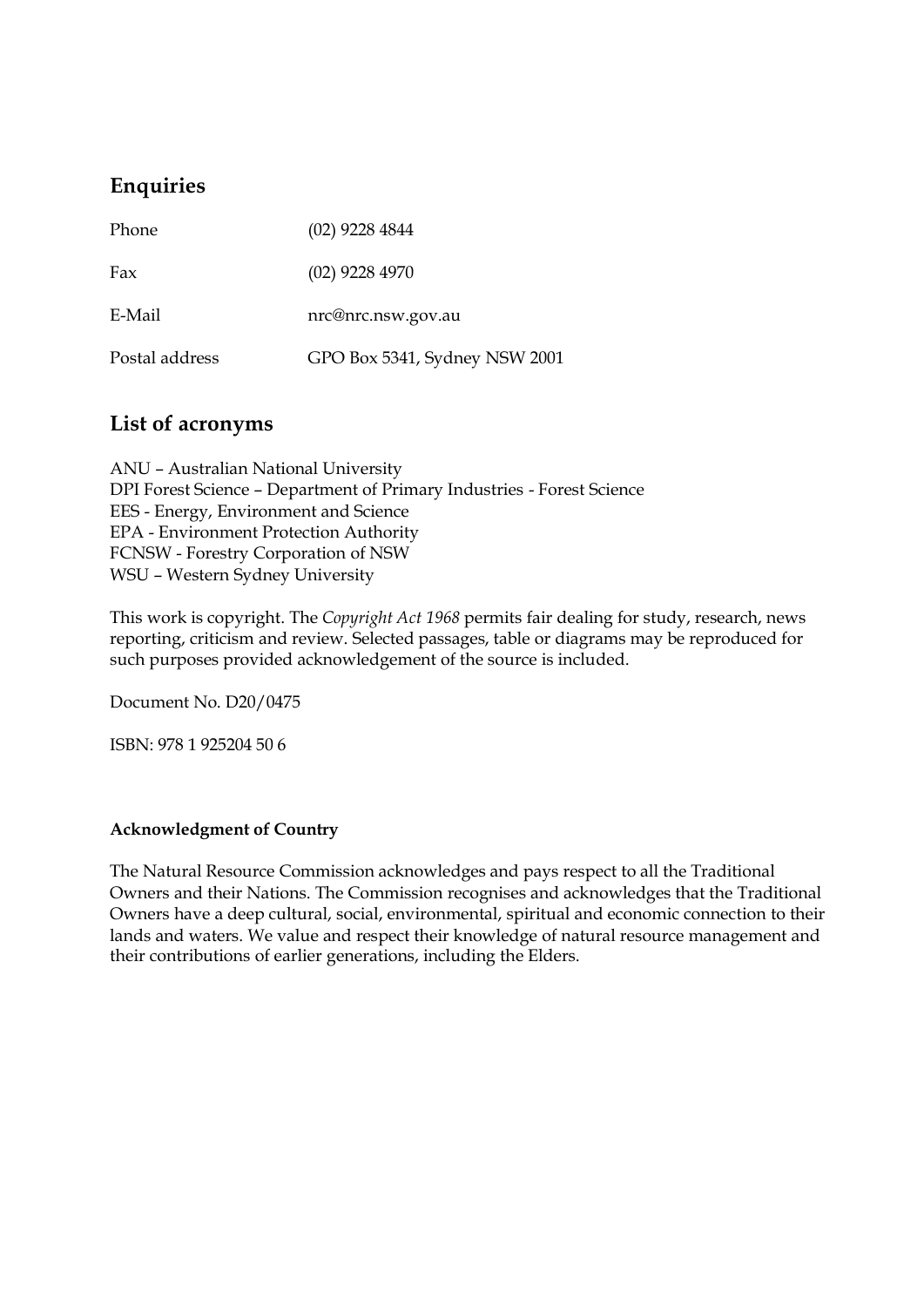# Table of Contents

|   | Introduction             |                                             |                |
|---|--------------------------|---------------------------------------------|----------------|
|   | 1.1                      | Summary                                     | 1              |
| 2 | The program and progress |                                             | $\overline{2}$ |
|   | 2.1                      | Research projects                           | $\overline{2}$ |
|   | 2.2                      | Progress to date                            | 3              |
|   | 2.3                      | Implications of drought and wildfire        | 8              |
| 3 |                          | Post-fire research opportunities            | 8              |
|   |                          | Attachment 1: Overview of research projects | 1              |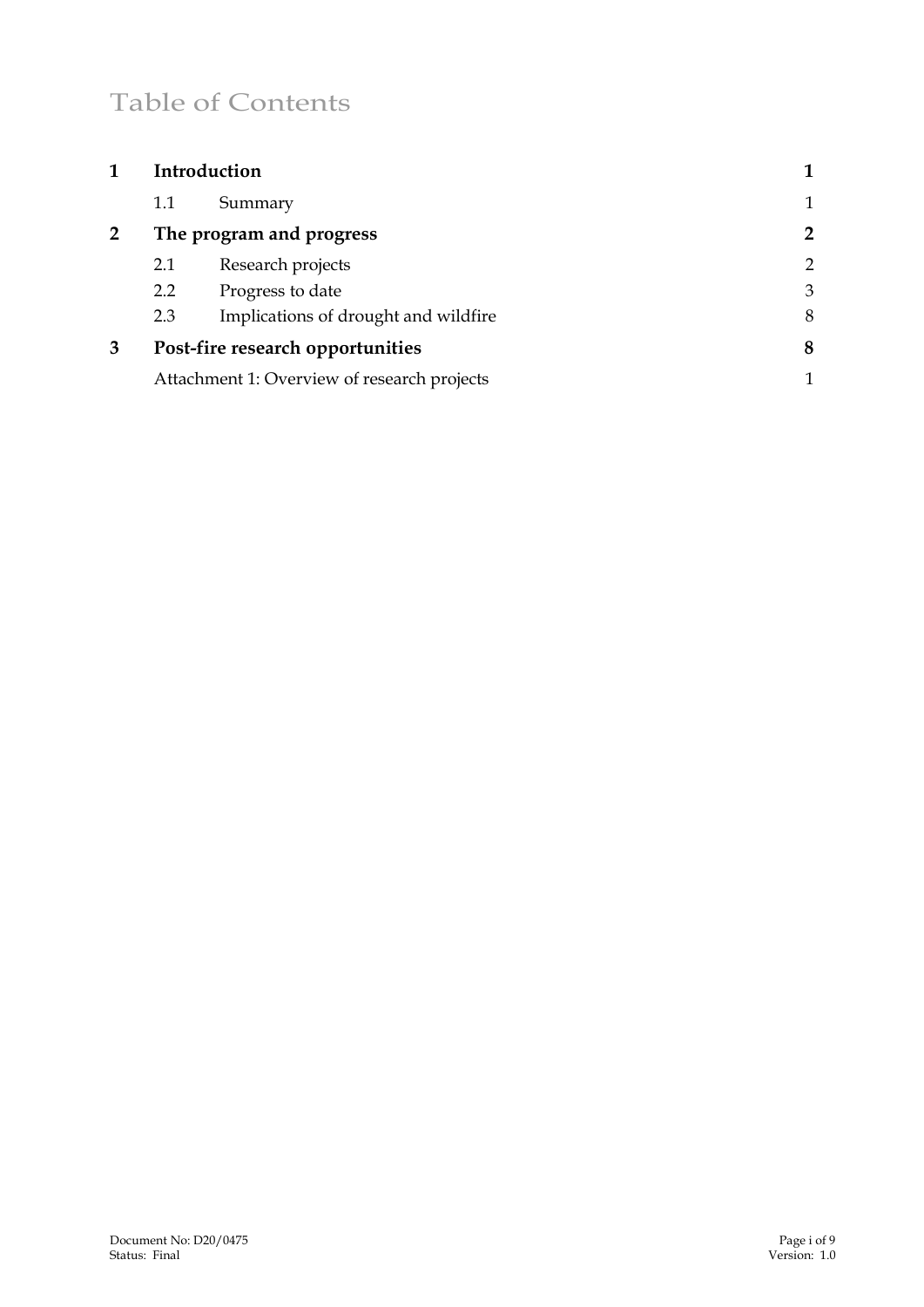# <span id="page-3-0"></span>**1 Introduction**

The Natural Resources Commission (the Commission) is overseeing an independent research program to better understand how koalas are responding to regeneration harvesting in state forests on the NSW North Coast. This program is being delivered and funded under the NSW Government's Koala Strategy. 1

The Commission has selected three research projects to address the research question. In addition, the Commission will oversee the ongoing implementation of a research project currently being undertaken by the Department of Primary Industries' (DPI) Forest Science Unit, which is tracking koalas with telemetry technology in state forests.

The research projects are described in the Commission's koala research program plan. 2

The Commission has committed to annual forums with researchers and annual reporting on progress.

## <span id="page-3-1"></span>**1.1 Summary**

The research projects funded by the Commission have achieved their set milestones as planned. Researchers have collected data across all projects, and analysis has begun. However, it is too early to report reliable results.

Preliminary analysis from DPI's other telemetry study suggests koalas are using a variety of tree sizes, including small diameter trees, in regenerating forests after harvesting. Koalas appear to prefer tallowwood trees at night, and shelter in turpentine trees during the day.

The Commission-funded research commenced in drought conditions. Some areas experienced noticeable tree dieback, potentially impacting local tree species composition. Researchers will need to consider this in their final results.

Since August 2019, wildfires have impacted significant areas of the north coast, including state forests. Wildfire has not directly impacted DPI's acoustic array treatment and control sites, nor their telemetry study sites. However, wildfire has impacted many of the sites sampled for the habitat nutritional modelling project. This provides an opportunity to investigate post-fire impacts, for example nutritional content and moisture content of regenerating trees.

As a result of the wildfires, FCNSW are considering postponing planned harvesting operations at two research treatment sites. This may impact overall timing and design of the research program.

The Commission will explore options with the Department of Planning, Industry and Environment and the NSW koala advisory expert panel to build in additional post-fire research opportunites and any timing adjustments.

<sup>&</sup>lt;sup>1</sup> The NSW Government released the NSW Koala Strategy on 6 May 2018. The Strategy sets out the first phase of actions aiming to stabilise and increase koala populations across NSW, ensuring genetically diverse and viable populations. It provides a starting point to achieve the longer-term goal of increasing koala numbers across the state. The Strategy will be reviewed at the end of three years and revised as required. The Strategy can be found at[: http://www.environment.nsw.gov.au/research-and-publications/publications](http://www.environment.nsw.gov.au/research-and-publications/publications-search/nsw-koala-strategy)[search/nsw-koala-strategy](http://www.environment.nsw.gov.au/research-and-publications/publications-search/nsw-koala-strategy)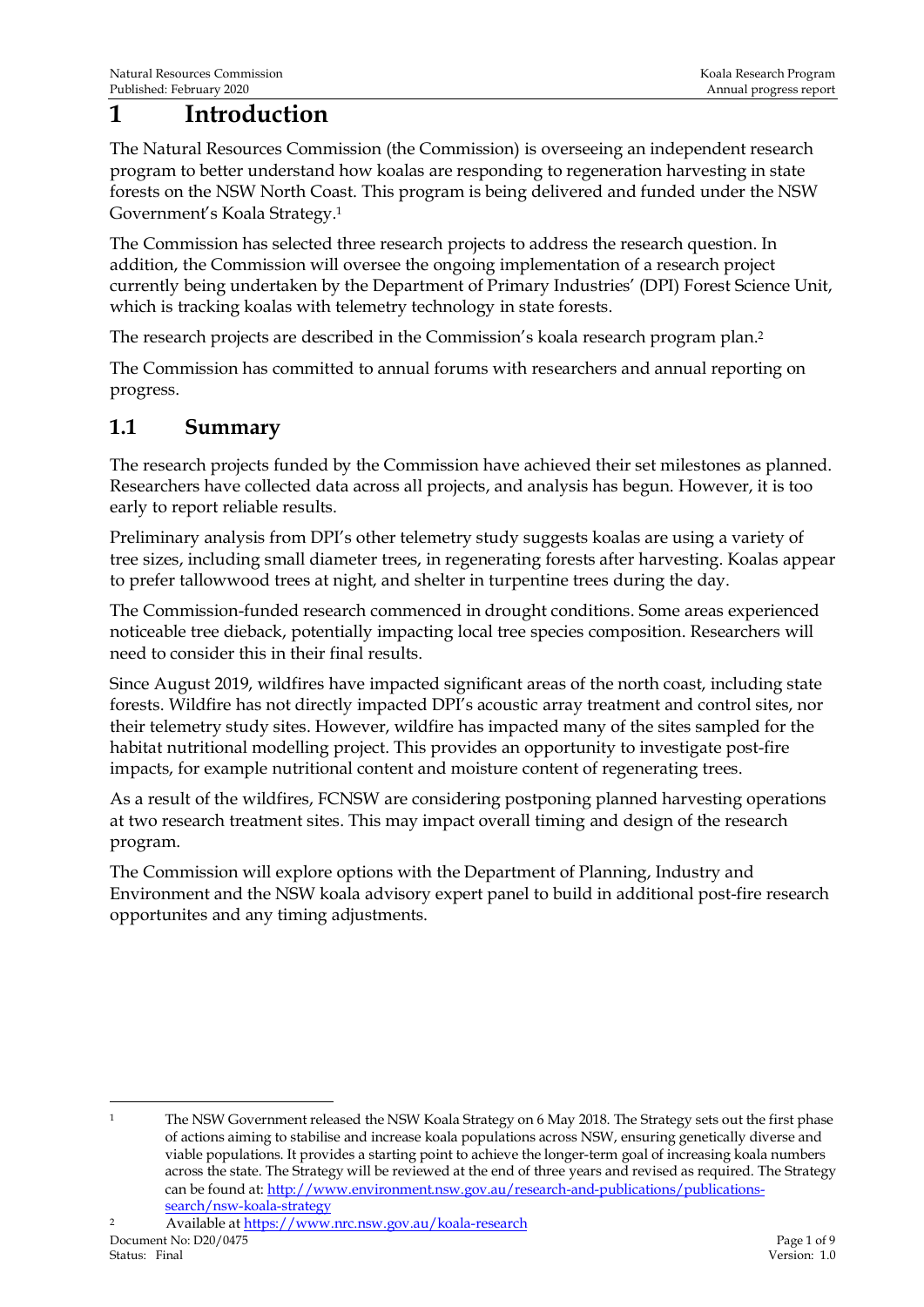# <span id="page-4-0"></span>**2 The program and progress**

The Commission hosted an annual forum to bring together program researchers, the expert panel and other agency scientists.

The Commission's program researchers:

- Dr Karen Ford, Australian National University (ANU)
- Dr Ben Moore, Western Sydney University (WSU)
- Dr Brad Law, Department of Primary Industries Forest Science (DPI Forest Science)

The Commission's expert panel:

- **Dr Desley Whisson (Deakin University)**
- Dr Alistair Melzer (Central Queensland University)
- Professor Patrick Baker (University of Melbourne)

Project progress and insights were shared. Synergies with other work and opportunities were also identified.

## <span id="page-4-1"></span>**2.1 Research projects**

The Commission's research program plan<sup>3</sup> outlines:

- three projects selected by the Commission:
	- ANU habitat nutritional quality modelling
	- WSU diet composition and quality analysis
	- DPI acoustic array and DNA survey
- two other relevant projects:
	- DPI telemetry study
	- DPI acoustic occupancy monitoring

**Attachment 1** provides a brief summary for each project. The projects study a range of koala responses to regeneration harvesting, including:

- direct koala responses (occupancy/movement, population density and diet)
- changes to koala habitat, from which potential koala response can be reliably inferred (nutritional quality and composition of habitat)

Overall, the research projects will determine:

- where koalas move<sup>4</sup>
- how their numbers change
- what they eat in response to regeneration harvesting associated coastal IFOA prescriptions and mapped exclusion areas.

Document No: D20/0475 Page 2 of 9 Status: Final Version: 1.0 <sup>4</sup> Note: this is not Commission-funded research

<sup>3</sup> Available at<https://www.nrc.nsw.gov.au/koala-research>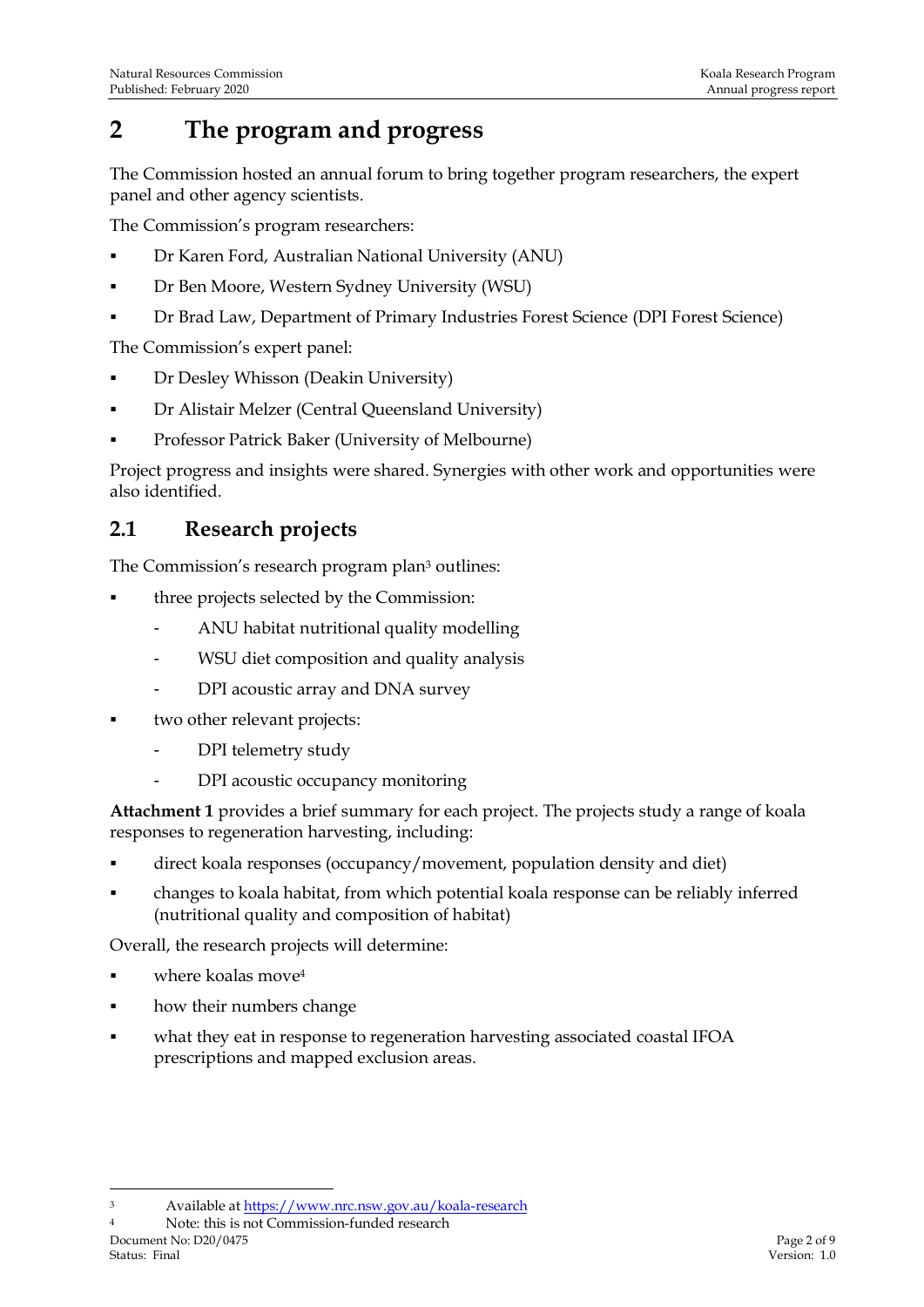## <span id="page-5-0"></span>**2.2 Progress to date**

#### **2.2.1 ANU habitat nutritional quality modelling**

This project is assessing nutritional quality of trees in the landscape and modelling how it changes under different harvesting and regeneration scenarios, which can then be used to predict changes in koala population density.

Eucalypt leaf samples collected from control sites (old growth) and from harvest sites with different species compositions, age/size of trees, and time since harvest will be analysed for chemical compounds known to influence koala feeding behaviour.

The effects of habitat composition on nutritional quality will be considered using nutritional data collected from sampled trees and species composition information from treatment and control sites.

Researchers:

- have collected over 900 leaf samples from over 50 sites between Lansdowne and Grafton to analyse nutritional composition (collection included sites from the DPI acoustic array and DNA survey project)
- **•** have surveyed species composition and forest structure at the same sites
- have identified 23 eucalypt species from the samples collected
- will collect further leaf samples at sites planned for harvest, both directly before harvesting operations, and post-harvest – this is subject to harvest timing in relation to the overall project timeline
- will undertake statistical modelling to predict the impacts of different management scenarios on the composition of regrowing forest and habitat nutritional quality (and associated changes in koala density).

The planned project milestones and timing are summarised in Figure 1.



**Figure 1**. **Project milestones and timing for ANU habitat nutritional quality modelling**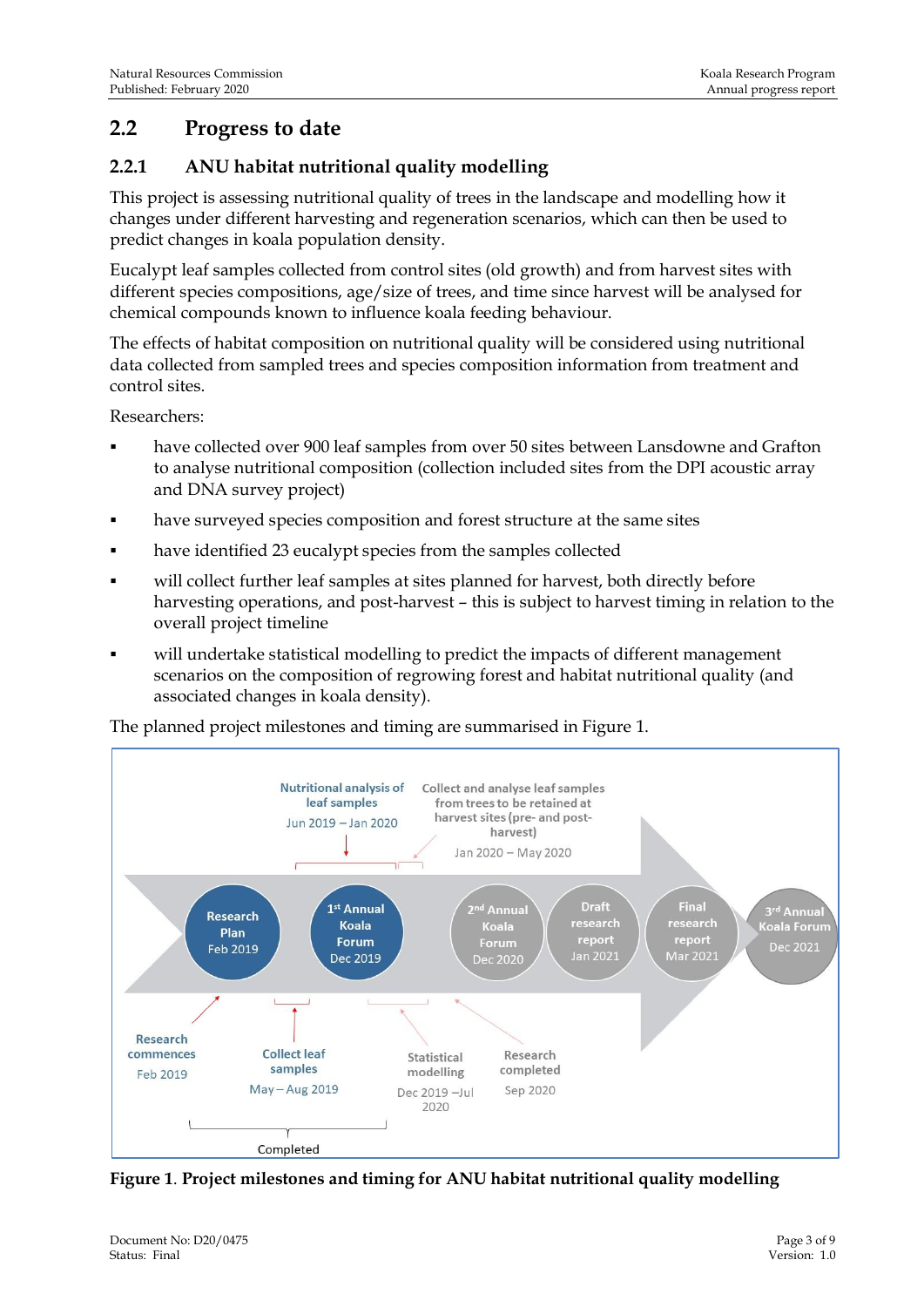## **2.2.2 WSU diet composition and quality analysis**

This project aims to determine if, and how, koala diet is affected by harvesting history and assess whether regeneration harvesting is likely to change the nutritional quality of koala diets. It will also determine if changes in diet affect likelihood of koala populations persisting in harvested areas.

Koala scats will be collected from sites with different harvest histories (including the treatment sites selected for the DPI acoustic array and DNA survey and sites occupied by the GPS-tracked koalas from the DPI telemetry study) and DNA samples from these will be analysed to understand:

- which tree species koalas eat
- the nutritional value of the trees eaten
- whether harvesting has impacted the nutritional value of trees.

Researchers:

- have collected koala scat samples from multiple sites
- have collected leaf samples from all the sites to identify tree species used by koalas on the north coast, and extracted DNA
- are identifying genetic markers from the leaf samples to create a tree DNA reference library which will help identify tree species eaten by koalas from plant DNA in scats
- are implementing an additional molecular approach to improve the reliability of tree species identification – this step tests genetic markers before applying to faecal DNA in order to avoid false positives
- are continuing to work towards analysing koala scats to:
	- identify tree species DNA
	- find tannin-bound and unbound proteins that indicate the digestibility of protein in the tree species and their relative nutritional quality

The planned project milestones and timing are summarised in Figure 2.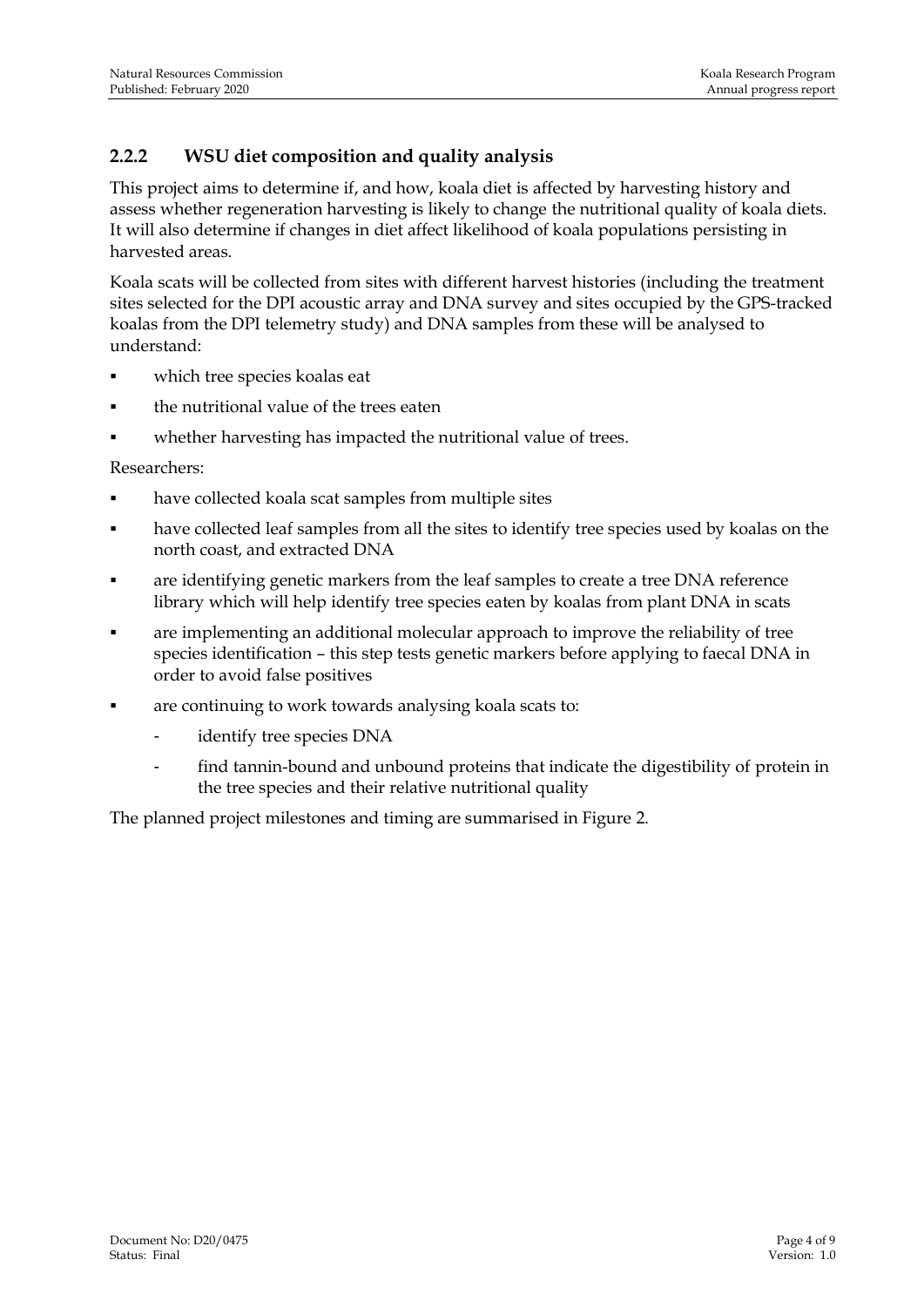

**Figure 2. Project milestones and timing for WSU diet composition and quality analysis**

## **2.2.3 DPI acoustic array and DNA survey**

This project will estimate koala population density before and immediately after regeneration harvesting, as well as at the early stages of forest regeneration.

Three treatment sites (sites planned to be harvested on state forests) and three corresponding control sites (within national parks) were selected for pre- and post-harvest surveys. Three additional sites subject to heavy harvests in the last five to ten years will be surveyed to assess koala population density at the early stages of regeneration.

Figure 3 shows the survey sites.<sup>5</sup>

Document No: D20/0475 Page 5 of 9<br>
Page 5 of 9<br>
Persion: 1.0<br>
Persion: 1.0 Status: Final Version: 1.0 <sup>5</sup> Note that only one of three post-harvest (5-10 years) sites has been surveyed; the remaining two will be chosen and surveyed in the spring of 2020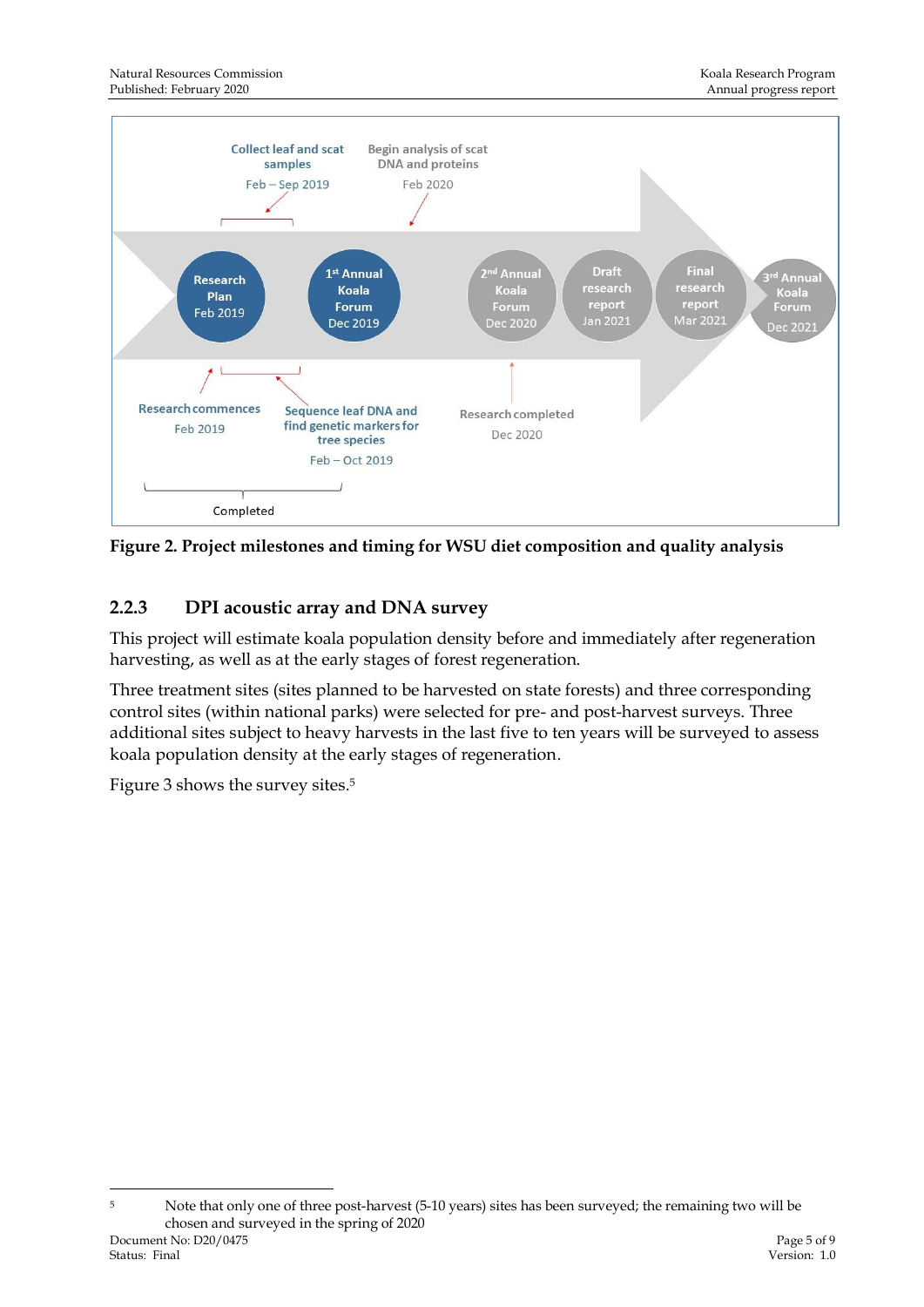

Spatial data: Department of Primary Industries and Forestry Corporation of NSW

Document Path: U/MXDS\Land and forests\Koala research\Draft maps\Draft Map 003E - Koala sites for accoustic survey.mxd

#### **Figure 3. Map of sites selected for DPI acoustic array and DNA survey project**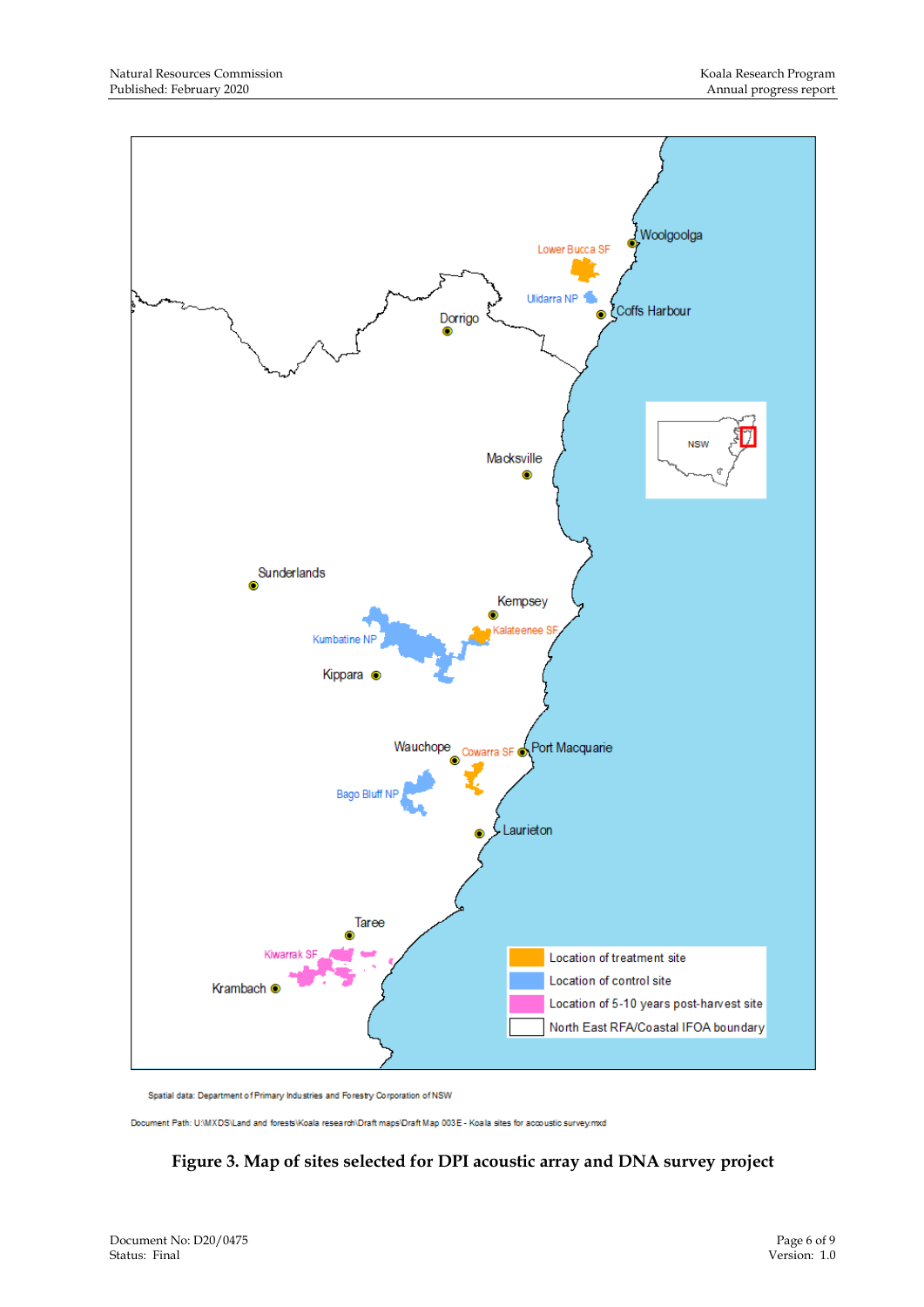#### Researchers:

- have set up acoustic sensor grids at each of the treatment and control sites from August to November 2019 to record koala calls (recording for two weeks per site)
- are screening and analysing the recorded calls to estimate koala density at the control and treatment sites pre-harvest
- have completed habitat assessments and scat surveys at all sites surveyed with acoustic sensor grids
- are estimating koala density and sex ratio at Kalateenee state forest using scats and DNA
- have surveyed koala bellows at Kiwarrak state forest (previously harvested five to ten years ago) in addition to treatment and control sites - two additional previously harvested sites (yet to be selected) will be surveyed in 2020.



The planned project milestones and timing are summarised in Figure 4.

**Figure 4. Project milestones and timing for DPI acoustic array and DNA survey** 

#### **2.2.4 DPI telemetry study**

DPI is tracking koala movements within sites harvested around 10 years ago to assess their use of the post-harvest landscape. DPI have collared eight koalas with GPS devices at Maria River, Kalateenee and Cowarra state forests.

Preliminary analysis indicates that koalas are using both mature and young regeneration forest, including small-diameter trees. Tallowwood trees are most commonly used for browsing at night, and turpentine trees are commonly used in the day for shelter.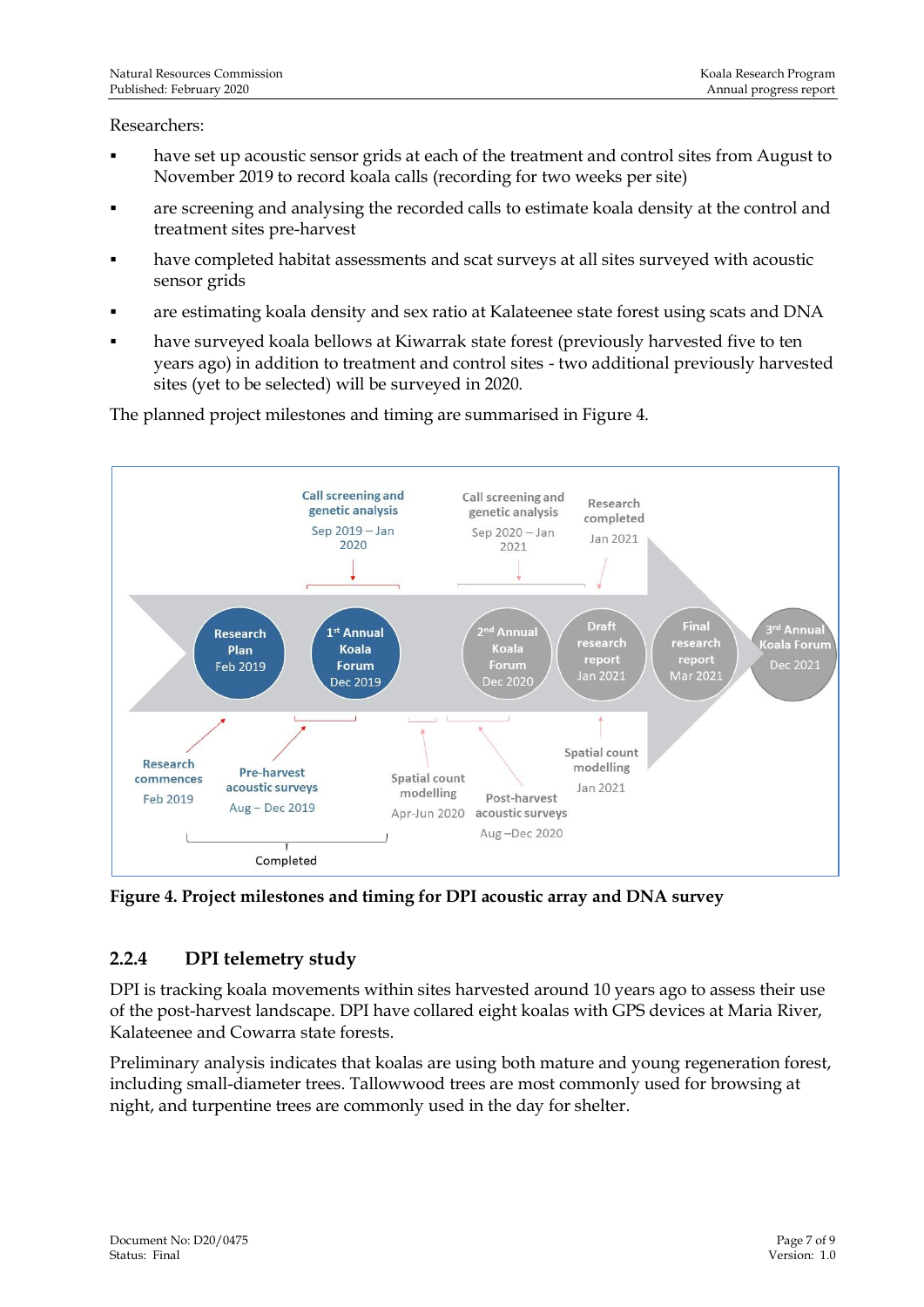# <span id="page-10-0"></span>**2.3 Implications of drought and wildfire**

The major issues that have emerged since this research program commenced are drought and wildfire.

Some forest areas in northern NSW are experiencing noticeable dieback due to the 2019 drought. This may impact tree species composition locally and will be factored into the interpretation of results for the research projects for any sampling sites that may have been affected.

In addition to the drought, wildfire has burnt through over 2 million hectares of the NSW north coast since August 2019. The area is a mosaic of burnt and unburnt patches with varying levels of fire severity. Treatment and control sites for DPI's acoustic array and DNA survey, and DPI's telemetry study have not been directly impacted by the wildfires. Koalas continued to breed at DPI's unburnt, but drought affected, telemetry sites.

However, wildfire has impacted some of the sites sampled for the ANU habitat nutritional modelling project. This provides an ideal opportunity to investigate post-fire impacts on nutritional content of trees, discussed further below in Section 3. Leaf material required by the WSU diet composition project for the identification of appropriate plant DNA markers was collected from all regions and sites prior to the fires.

At the time of publishing this report, FCNSW have postponed planned harvesting operations at two (of three) treatment sites for DPI's acoustic array and DNA survey. This may impact overall timing and design of the research program.

# <span id="page-10-1"></span>**3 Post-fire research opportunities**

Opportunities for further research were identified at the forum, particularly with respect to the impacts of wildfire and post-fire recovery.

A range of broad opportunities were identified:

- using drones to locate koalas, including emerging opportunities to use new technology to identify species from thermal images
- understanding which tree species koalas are eating at particular sites, and the differences in leaf quality and digestibility between sites to inform translocations
- comparing scat and acoustic surveys for south coast koalas
- overlaying habitat suitability and new occupancy mapping and fire severity mapping to assess fire impacts on koala habitat
- **•** investigating variability in fire impacts on different vegetation, and linkages to refugia
- investigating post-fire vegetation recovery in drought conditions
- assessing impact of epicormic growth and post-fire leaf regeneration on landscape nutritional quality, and koala feeding and site occupancy post-fire
- identifying critical data to collect for predictive modelling and future change scenarios for koala conservation.

Opportunities specifically related to the Commission's funded projects include investigating post-fire regeneration and capacity of trees to support koalas through:

sampling sites for nutritional content of regenerating trees in a post-fire and drought affected landscape – this would build onto data gathered prior to the wildfires for the ANU habitat nutritional quality modelling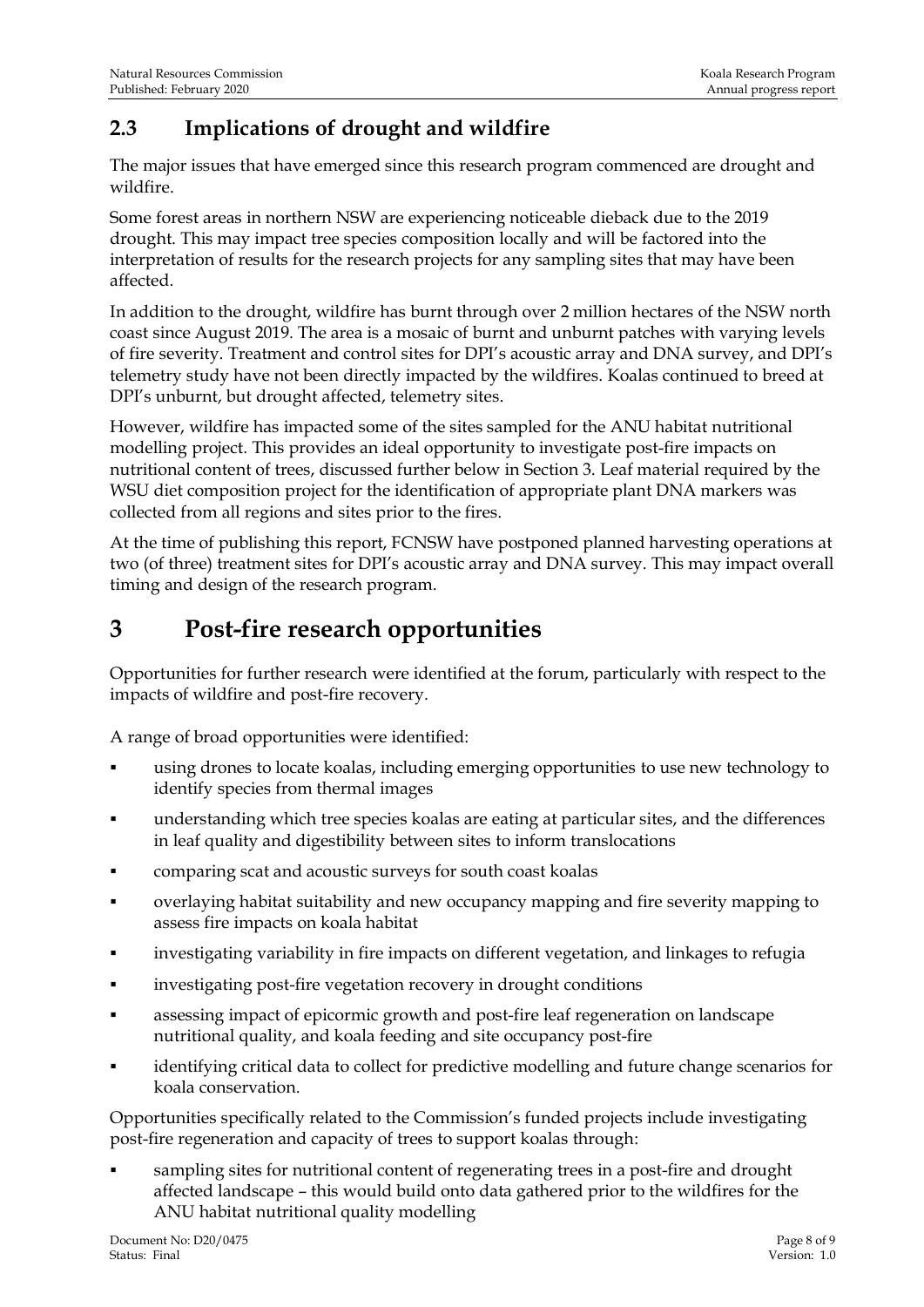- assessing changes in habitat composition in response to drought and wildfire, building onto data collected prior to the wildfires through the ANU habitat nutritional quality modelling
- resurveying Kiwarrak state forest to understand how koalas occupy sites in a post-fire landscape (this site was surveyed for koala bellows in 2019 for the current DPI acoustic array project, just prior to the wildfires).

Wildfire has impacted some of DPI's previous acoustic occupancy monitoring sites at Bellangary and Bril Bril state forests (surveyed in 2018). They could provide valuable insights on koala use and re-colonisation of the post-fire landscape through occupancy and density estimates. DPI and FCNSW plan to resample these sites in 2019 and 2020 in a project funded under the NSW Forest Monitoring and Improvement Program, oversighted by the Commission. 6

These additional post-fire research opportunities will be further explored with the NSW koala advisory expert panel and the Department of Planning, Industry and Environment.

<sup>&</sup>lt;sup>6</sup> The Commission is independently overseeing and advising on a state-wide monitoring, evaluation, reporting and improvement program for NSW forests. More information available at <https://www.nrc.nsw.gov.au/forest-monitoring>